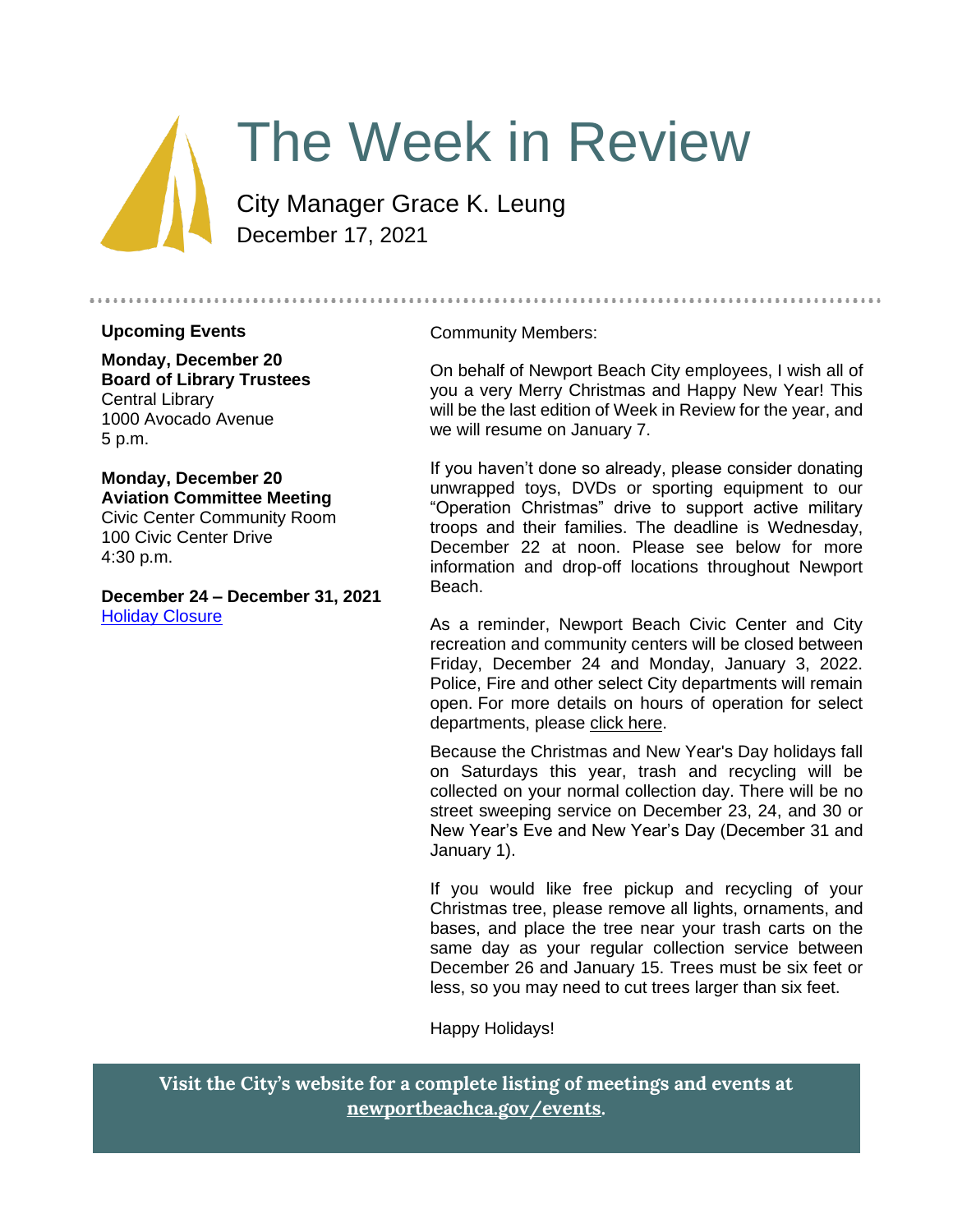# **There's Still Time to Support Our Troops Through "Operation Christmas"**

The City is once again supporting the "Operation Christmas For Our Troops & Their Families" gift drive, organized by [Yellow Ribbon America](https://wp.yellowribbonamerica.org/), now in its 17<sup>th</sup> year. Please consider donating new, unwrapped toys and sports equipment, new or used DVDs, or gift cards to support military service members and their families this holiday season. You can drop off items at any of the City facilities listed below between now and December 22 at noon. The gifts will be delivered on December 23 for distribution to families of active service members.

Drop-off locations are:

- Newport Beach City Hall, 100 Civic Center Drive Revenue (1A), Community Development (1C), City Clerk's Office (2E)
- OASIS Senior Center, 801 Narcissus Avenue
- Newport Coast Community Center, 6401 San Joaquin Hills Road
- Marina Park Community & Sailing Center, 1600 W. Balboa Boulevard
- Police Department, 870 Santa Barbara Drive
- Balboa Peninsula Fire Station #1, 110 E. Balboa Boulevard
- Lido Fire Station #2, 475 32nd Street
- Fashion Island Fire Station #3, 868 Santa Barbara Drive
- Balboa Island Fire Station #4, 124 Marine Avenue
- Corona del Mar Fire Station #5, 410 Marigold Avenue
- Mariners Fire Station #6, 1348 Irvine Avenue
- Santa Ana Heights Fire Station #7, 20401 Acacia Street
- Newport Coast Fire Station #8, 6502 Ridge Park Road
- Newport Beach Central Library, 1000 Avocado Avenue
- Balboa Library, 100 E. Balboa Boulevard
- Crean Mariners Library, 1300 Irvine Avenue
- Corona del Mar Library, 410 Marigold Avenue

For more information or questions please contact our City Clerk's office at 949-644-3005.

# **Drought Survey Provides Guidance on Conservation, Water Use**

A survey on drought response conducted recently by the City of Newport Beach reflected residents' views on water conservation and potential future community actions to save water. The survey, conducted online between October 27 and December 3, received 447 responses.

Most respondents were concerned about the drought and water shortage and have reduced their water usage in the last few years. Respondents expressed support for most water conservation practices, but less so for capturing shower water and stopping to water their landscapes entirely. Many favored developing a mechanism that would allow households to track their water usage to limit their consumption. A desire to see the City play a more active role in the water crisis — through education and outreach, enforcement, and leading by example — also appeared recurringly among survey responses.

I want to thank everyone who took the time to respond to the survey. The input will be useful as the City adopts strategies to reduce water use. You can read the full survey results [at this link.](https://www.newportbeachca.gov/home/showdocument?id=70984&t=637752652439450280)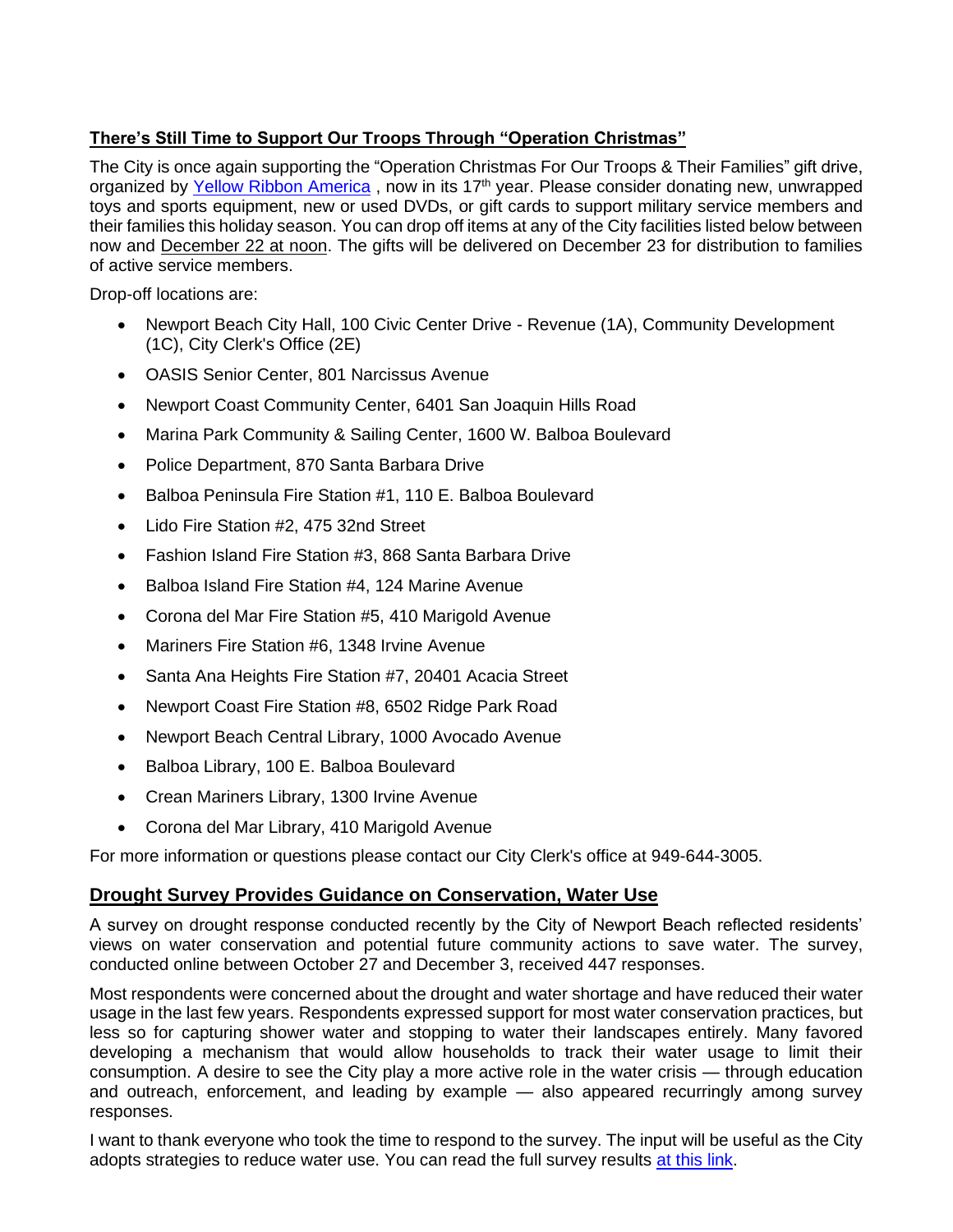## **Recycling Education Displays Now at City Facilities**

As we prepare for an expansion of the City's residential trash and recycling program in early 2022, City staff has set up displays and educational information at several public facilities. The displays feature educational materials and samples of different sized carts (a 96-gallon blue-top recycling cart, a 64 gallon landfill trash cart, a 32-gallon green top organic cart) along with a two-gallon organics kitchen pail that will be provided to all households. You can visit one of the informational displays at the Civic Center, the Central Library, CDM Library, Mariners Library, Marina Park, Oasis Center and Newport Coast Community Center.

Starting January 1, a new state law will require all Californians to recycle organic waste, including food waste and green waste, along with standard recycling materials. The City is updating our waste collection practices to minimize landfill disposal and align with the state's mandate to reduce organic waste by 75% by 2025. Blue-top carts for standard recyclables were distributed to residents citywide last month, and green-top carts for organic waste will be distributed starting in late-January 2022. Organic waste includes food scraps and green waste such as landscape and pruning waste.

You will be receiving more information on the City's expanded recycling program in the coming weeks and months. Please be on the lookout for a direct mail newsletter that will be delivered to all residents before the holidays. You can find more information at [www.newportbeachca.gov/recycle,](http://www.newportbeachca.gov/recycle) along with a list of [frequently asked questions.](https://www.newportbeachca.gov/home/showpublisheddocument/70926/637743833957070000)

#### **Newport Beach Library Gets 'Star' Rating from Journal**

The Newport Beach Public Library has once again been named as a Star Library in the 14th edition of the national ranking, compiled by the Library Journal. In 2021, 5,846 U.S. public libraries were scored, based on data from 2019, on the Index of Public Library Service. The index compares peer libraries in seven areas: usage of online content, physical circulation, circulation of electronic materials, library visits, program attendance, public internet computer use and Wi-Fi sessions. Newport Beach Public Library is the only Star Library in Orange County, and one of nine in California. This is the twelfth time in the last 14 years that Newport Beach Public Library has been named a Star Library.

#### **Minor Flooding, Debris Reported from Winter Storm**

The City of Newport Beach was visited by our first major rainstorm of the winter season on December 14. Our City Public Works crews responded to various storm-related incidents throughout the City, such as localized flooding, trees, tree limbs, sand and other storm-related debris. As with all early season storm events, trash and debris along shorelines will continue to be present over the next few weeks as residual storm flows will be ongoing. Crews will continue to monitor, and clean-up as needed. As rainstorms continue to be in the forecast, we would like to remind everyone that free sandbags are available to Newport Beach residents Monday through Friday, 7 a.m. to 2 p.m. the day prior to a forecasted storm, and on the day of the storm at the City Corporation Yard, located at 592 Superior Avenue. Sandbags are limited to 10 per resident, with proof of Newport Beach residency.

#### **Republic Services (Refuse Haulers) Reach a Tentative Labor Agreement**

Last Wednesday, Republic Services refuse hauler unionized workers went on strike. While the majority Newport Beach's refuse collection needs are met by CR&R and other approved waste haulers under contract, the City has experienced some impacts from the strike.

The City's large waste cans located on the beaches are collected by Republic Services. Republic Services was able to provide some staffing to service our beach route this week, and it is expected that due to inclement weather and lower numbers of beach visitors, the lower levels of service will still be sufficient for the duration of the strike. Additionally, the City has worked with several HOAs that contract with Republic Services to address the refuse hauling needs of these neighborhoods. Republic Services has advised that it now has one truck operating in the City daily, which will provide a basic level of service to all customers. As of early Friday morning, December 17 Republic Services reached a tentative labor agreement and are hopeful to resume regular trash pickup services quickly and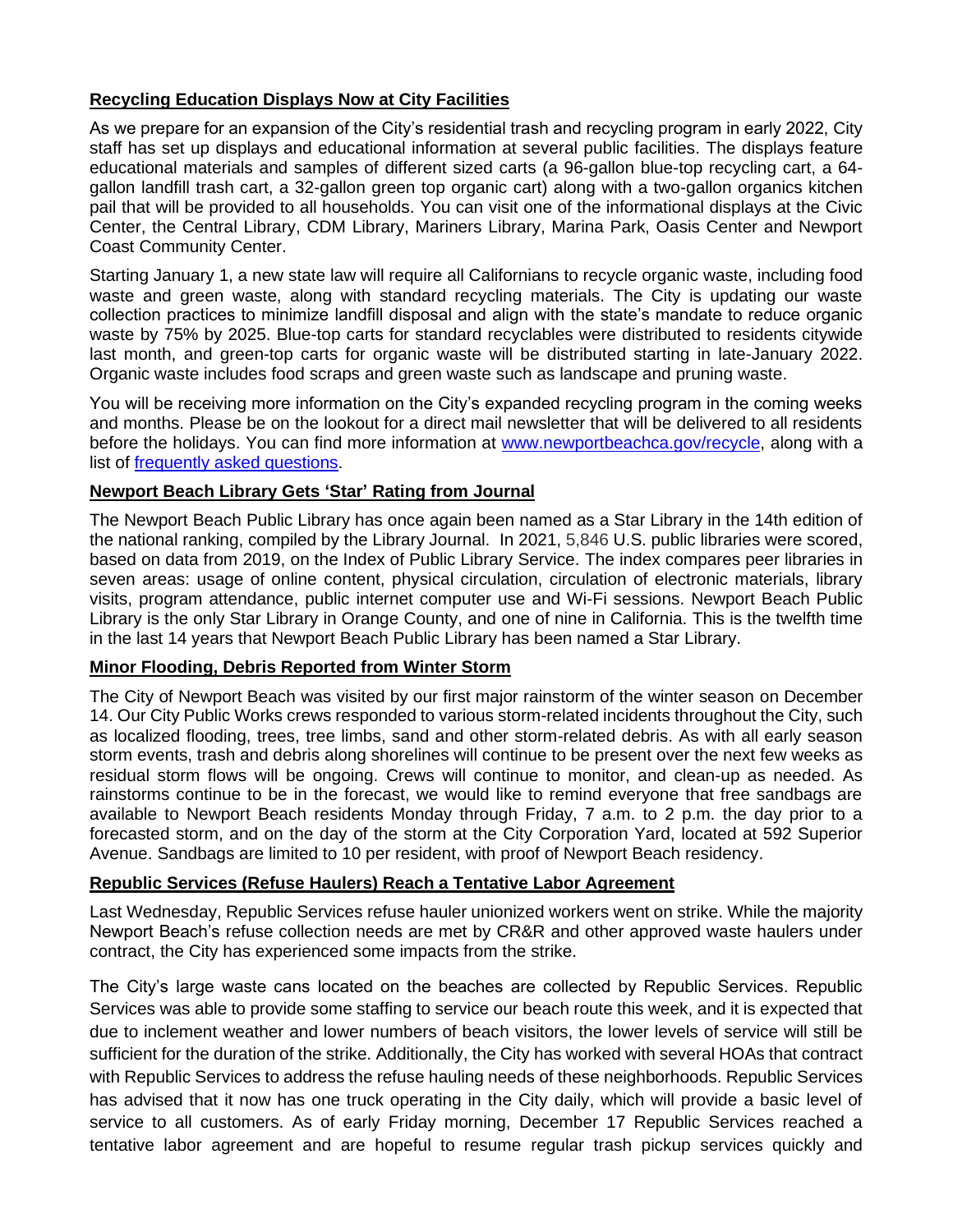reliably. Republic Services plans to enhance services where necessary in order to make up for the temporary disruption in regular services.

## **Turn off Sprinklers Before, During and After Rainfall to Conserve Water**

Orange County received a total of 1.45 inches of rainfall this week, bringing the seasonal total to 2.38 inches. The seasonal total average (from the beginning of July to the end of December) is 4.00 inches, and the annual average is 13.93 inches. While the recent rainfall is encouraging, it's too early to tell how the longer-term drought will unfold. Residents are still asked to conserve water and turn off sprinklers before, during and after a rainfall event. More rain is forecasted for next week. If you would like a free inspection or review from our Utilities Department staff regarding your water use, please feel free to contact the Utilities Department at (949) 644-3011.

## **COVID-19 Cases in Newport Beach**

As of December 16, the total cumulative number of COVID-19 cases in Newport Beach was 5,415, an increase of 43 cases since December 9. The total number of cases in Orange County as of December 16 was 318,382, an increase of 2,312 cases since December 9. The number of recovered COVID-19 patients countywide as of December 16 was 305,154. These figures are provided to Orange County by the California Department of Public Health. The County's daily, weekday update of COVID-19 case information is [available at this link.](https://ochca.maps.arcgis.com/apps/dashboards/cc4859c8c522496b9f21c451de2fedae) Those seeking vaccination options can visit the HCA page at this [link.](https://occovid19.ochealthinfo.com/covid-19-vaccine-distribution-channels)

#### **Homelessness Update**

- 20 people who had been experiencing homelessness in Newport Beach are now sheltered in the Costa Mesa Bridge Shelter.
- City Net helped placed three clients into the Yale Navigation Center in Santa Ana with an Emergency Housing Voucher. The Yale center provides shelter for as many as 425 people experiencing homelessness and provides case managers who locate appropriate housing, assist with job searches, and provide other on-site services.
- City Net, the City's contract homeless services agency, helped several clients obtain Emergency Housing Vouchers. Emergency Housing Vouchers, funded by the American Rescue Plan Act of 2021, allow people to pay affordable rent based on their fixed incomes. Nine people experiencing homelessness in Newport Beach have been awarded vouchers. The voucher program is administered by the Orange County Housing Authority. City Net is assisting Newport Beach clients with completing the necessary paperwork, obtaining bank statements, touring potential rental apartments, and more.
- City Net completed housing paperwork for a person newly matched to an Emergency Housing Voucher.
- City Net completed housing paperwork for a family who obtained a housing voucher through the County's Coordinated Entry System of care. The Coordinated Entry System matches people with permanent housing opportunities based on their needs and income.
- City Net toured potential apartments with two clients who were awarded an Emergency Housing Voucher.
- City Net enrolled a client into the Cold Weather Shelter operated by the County of Orange. The shelter, located in Santa Ana, provides on-site services and housing navigation for 80 people. The shelter is open from December to the end of March.

To donate to those experiencing homelessness in Newport Beach, please visit our Good Giving [Program web page.](https://newportbeachca.gov/trending/community-issues/homelessness/how-you-can-help)